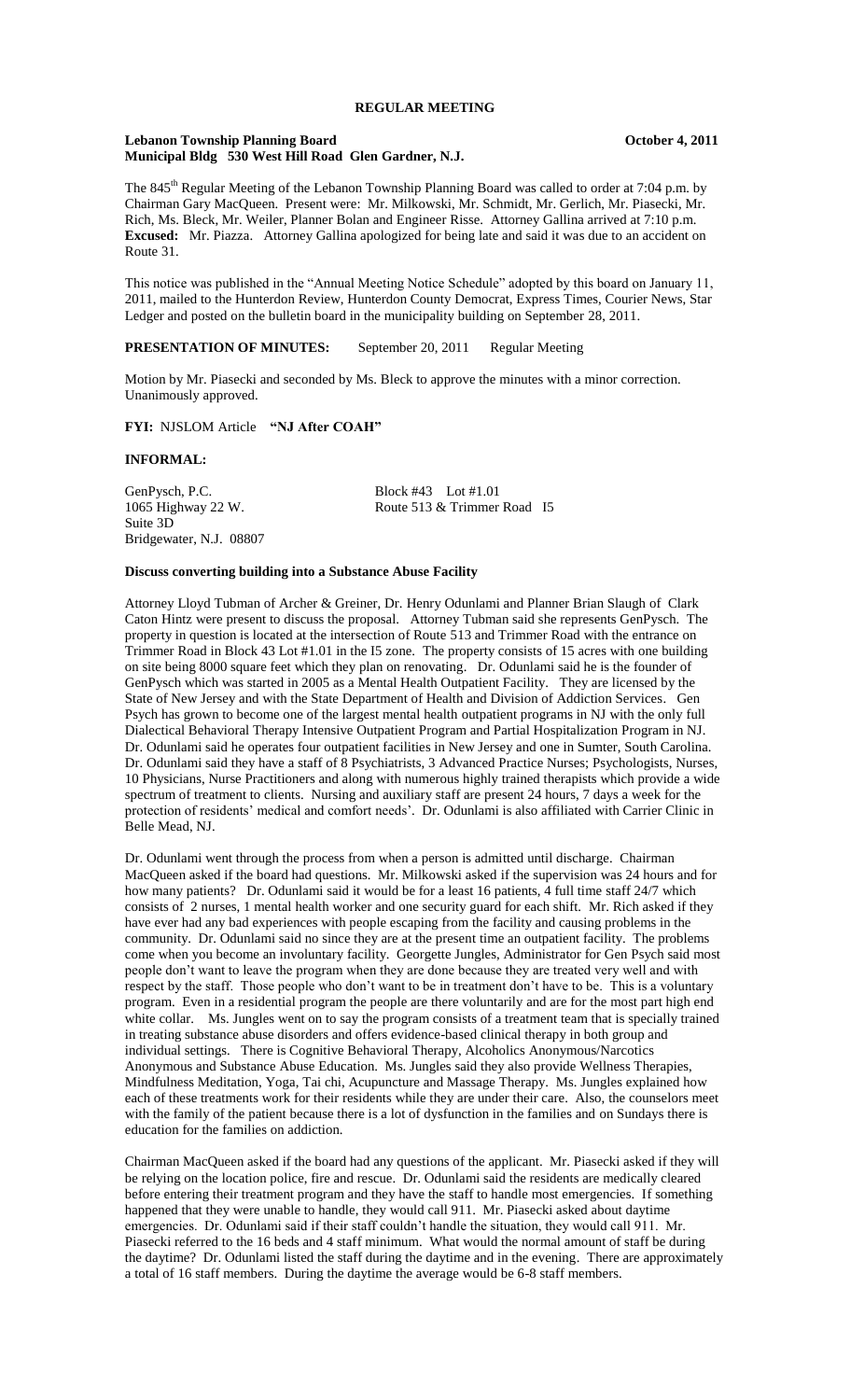### **Lebanon Township Planning Board October 4, 2011 Page 2**

Mr. Piasecki asked how many outpatients they have. Dr. Odunlami said they do not have any outpatients. Ms. Bleck asked what are the ages of the patients. Dr. Odunlami said they range for 18-65. Mr. Schmidt asked where the clients go after they leave the facility. Do they go home or to a halfway house. Dr. Odunlami said most go back home after being an inpatient for 30-90 days. They would continue as an outpatient at their Bridgewater facility or the Lawrenceville facility. At the conclusion of the questions, Planner Brian Slaugh of Clark Caton Heintz was sworn in to give testimony. Planner Slaugh said it was at the recommendation of the board's staff to come and talk informally with the Planning Board. Planner Slaugh said for them to come before the board, the board would have to agree that this use is an institutional use in the Industrial zone. This property consists of 15 acres. The building is 8000 square feet with approximately 50 parking spaces. Only 6% of impervious coverage has been use. The I5 zone allows 40%. The closest house is to the south of the property with a well vegetated hedge row along the property line and across the road are industrial uses. They will be doing renovations to the building. They plan is to have 16 beds. They do not take court mandated patients. The entrance to the property is off of Trimmer Road. There are some environmental constraints and zoning requirements. There is a stream that runs along the northwest side of the property which is a Category 1 stream with a 300' buffer. The wetlands on the property are associated with the stream. Planner Slaugh noted the setback requirements for the I5 zone are 50' all the way around. For Institutional Uses the setbacks for front & rear are 60'. This use meets the conditional use standards along with the industrial standards for this zone. This use is not a non-profit but a quasi public use. GenPysch gets funds from the state. There is a demand in Hunterdon County for a substance abuse facility.

At the conclusion of Planner Slaugh testimony, Chairman MacQueen asked if the professionals and board had questions. Planner Bolan said the main question is whether this is an institutional use. Planner Bolan said he had questions regarding the setbacks to Planner Slaugh. The setbacks front & rear are 100' not 60'. Planner Bolan went on to say that Institutional Uses are not a permitted use in the Industrial Zone, they are a Conditional Use in the Industrial Zone and this meets all the conditions for an Institutional Use. Mr. Schmidt asked if the applicant was going to purchase the property or just rent. Dr. Odunlami said they are leasing the property with a purchase option. Planner Bolan asked Planner Slaugh to go through the Quasi public use and how they will meet this aspect of it and also the indigent person. At the conclusion of Planner Slaugh explanation, the question was asked if this operation is similar to a hospital with drugs etc being dispersed. Dr. Odunlami said it was but on a smaller scale but functions like a hospital. If a person is in withdrawal they will go to an emergency room and then they will be sent to us for treatment. We have a pharmacy and the DEA is very strict. Our Pharmacist will be at the facility about 20 hours per week. Mr. Milkowski asked if there will be any boundaries around the facility so people don't wander off. Planner Slaugh said they would be open to any suggestions during the review process. Mr. Rich asked if any of their other facilities have fences. Planner Slaugh said no. Mr. Gerlich asked if the patients can go out side. Dr. Odunlami said they are supervised when they are outside. Attorney Tubman asked the board what the policy was about Site Plans or Site Plan Waiver and for a change of use. Planner Bolan said a Site Plan would be required. Attorney Tubman asked for guidance on what the board will want to see. Planner Bolan and Engineer Risse went over what would be needed on the Site Plan. Planner Bolan asked if they are successful would they want to expand the facility. Dr. Odunlami said that would be a consideration down the road. Attorney Tubman said if they decided to build another building they would be back to the board with another Site Plan. Engineer Risse noted they will need a permit since the usage is 150 gallons per bed for 16 beds which will bring them over the 2000 gallons.

Mr. Schmidt asked if they had looked into the septic system to make sure it can handle the usage. Dr. Odunlami said there are 8-10 bathrooms. Mr. McCrone owner of the property said there are 8 working bathrooms, 1 large kitchen and 3 showers. There were other bathrooms that were converted into closets. Mr. Schmidt asked when the facility was built. Mr. McCrone said in early 1983 and the septic system was redone once. At the conclusion of the discussion, Attorney Tubman thanked the board for all their input. Chairman MacQueen asked Planner Bolan for his professional opinion on whether this application would stay with the Planning Board or go to the Board of Adjustment. Planner Bolan said it has the similar characteristics of the uses named in the ordinance. Chairman MacQueen asked the board members for their opinion at this time. Mr. Milkowski did not have an opinion at this time and wanted to think about it more. Attorney Gallina said it seemed to have a lot of the characteristics of a hospital setting along with the quasi public type usage. Mr. Gerlich, Mr. Schmidt, Mr. Rich, Ms. Bleck, Mr. Weiler and Chairman MacQueen said it met the criteria to stay before the Planning Board. Mr. Milkowski and Mr. Piasecki felt they needed more information. Planner Bolan said if the board wanted to defer this applicant to the Board of Adjustment for an interpretation they could that. Planner Bolan said this board can make that decision or leave it to the Zoning Board. Mr. Rich noted that the majority of the Planning Board and the professionals feel this is an institutional use and to be heard before this board. Mr. Rich made a motion and seconded by Mr. Schmidt that this meets the criteria and to stay before the Planning Board. Mr. Piasecki asked if the board was making a determination that it is an institutional use or that it sounds like an institutional use and could come here without prejudice. If so, Mr. Piasecki said he is okay with it. Attorney Gallina said at this time a motion isn't appropriate. The applicant is only looking for guidance. Attorney Gallina said from the board's discussion that the applicant will come to the Planning Board and if something arises during the public hearing then something may change. At the conclusion of the board's discussion, Attorney Tubman thanked the board for their input.